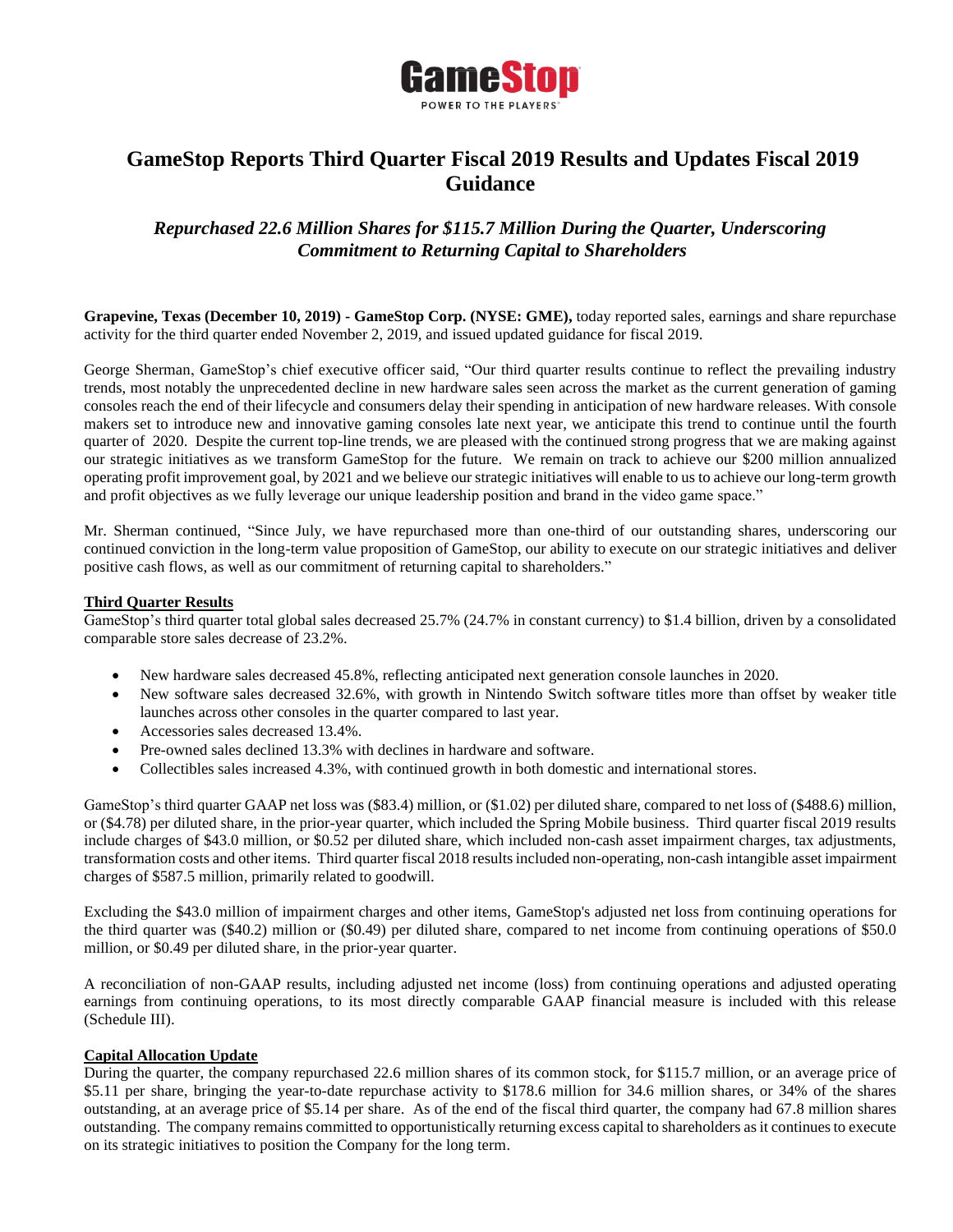As previously disclosed, during fiscal 2019, the company has reduced its outstanding debt by \$401.7 million and has \$419.4 million of long-term debt remaining on the balance sheet at quarter end.

#### **2019 Outlook**

The company is providing the following updated guidance for full fiscal year 2019:

Comparable Store Sales A decline in the high-teens Adjusted (Non-GAAP) Earnings Per Share (diluted)\* \$0.10 to \$0.20 Capital Expenditures \$80 million to \$85 million *\*A reconciliation of non-GAAP forward-looking projections to GAAP financial measures is not available as the nature or amount of potential adjustments, which* 

*may be significant, cannot be determined at this time.*

#### **Conference Call Information**

A conference call with GameStop Corp.'s management is scheduled for December 10, 2019 at 5:00 p.m. ET to discuss the company's financial results. The phone number for the call is 866-575-6539 and the confirmation code is 5258686. This call, along with supplemental information, can also be accessed at GameStop Corp.'s investor relations home page at [http://investor.GameStop.com/.](http://investor.gamestop.com/) The conference call will be archived for two months on GameStop's corporate website.

#### **About GameStop**

GameStop Corp., a Fortune 500 company headquartered in Grapevine, Texas, is the world's largest video game retailer, operates over 5,600 stores across 14 countries, and offers the best selection of new and pre-owned video gaming consoles, accessories and video game titles, in both physical and digital formats. GameStop also offers fans a wide variety of POP! vinyl figures, collectibles, board games and more. Through GameStop's unique buy-sell-trade program, gamers can trade in video game consoles, games, and accessories, as well as consumer electronics for cash or in-store credit. The company's consumer product network also includes [www.gamestop.com](http://www.gamestop.com/) and Game Informer® magazine, the world's leading print and digital video game publication.

General information about GameStop Corp. can be obtained at the company's corporate website. Follow @GameStop and @GameStopCorp on Twitter and find GameStop on Facebook at [www.facebook.com/GameStop.](https://www.globenewswire.com/Tracker?data=9MjFkmynkMcHDHUiNqBCDWNwmNU0vxHlKL9Gky-ULouE3aao_1NElGleXUewofg8suYTDN-H4enTvSBZisPs8KqEx8ufX5f_UTZPKswkmGw=)

#### **Non-GAAP Financial Measures and Other Metrics**

As a supplement to our financial results presented in accordance with U.S. generally accepted accounting principles (GAAP), GameStop may use certain non-GAAP financial measures, such as adjusted operating earnings (loss), adjusted net income (loss), adjusted earnings per share, adjusted income tax rate and constant currency. We believe these non-GAAP financial measures provide useful information to investors in evaluating our core operating performance across reporting periods by excluding items we do not believe are indicative of our core business or affect comparability. Adjusted operating earnings (loss), adjusted net income (loss), adjusted earnings per share and adjusted income tax rate exclude the effect of items such as goodwill and asset impairments, store closure costs, severance, non-operating tax charges, as well as acquisition and divestiture costs, and transformation costs. Results reported as constant currency exclude the impact of fluctuations in foreign currency exchange rates by converting our local currency financial results using the prior period exchange rates and comparing these adjusted amounts to our current period reported results. Accordingly, we believe that our presentation of amounts on a constant currency basis is useful to investors because it enables them to better understand the changes in our business that are not related to currency movements. Our definition and calculation of non-GAAP financial measures may differ from that of other companies. Non-GAAP financial measures should be viewed in addition to, and not as an alternative for, the company's reported GAAP financial results. Additionally, GameStop uses "digital receipts" as an operating metric and defines it as the retail value paid by the customer for digital content sold individually or bundled with non-digital products and sales of subscriptions to our Game Informer magazine in digital form. The vast majority of our digital receipts come from digital products that are sold individually rather than bundled with other products. Under GAAP, we recognize the sale of these digital products on a net basis, whereby the commissions earned are recorded to revenue rather than the full retail price paid by the customer. We believe this operating metric is useful in understanding the size and performance of our digital business in comparison to measures of the overall digital industry revenues and our other video game product categories.

#### **Safe Harbor**

This press release contains forward-looking statements within the meaning of the Private Securities Litigation Reform Act of 1995. Such statements are based upon management's current beliefs, views, estimates and expectations, including as to the Company's industry, business strategy, goals and expectations concerning its market position, future operations, margins, profitability, capital expenditures, liquidity and capital resources and other financial and operating information, including expectations as to future operating profit improvement. Such statements include without limitation those about the Company's expectations for fiscal 2019, future financial and operating results, projections, expectations and other statements that are not historical facts. All statements regarding targeted and expected benefits of our transformation, capital allocation, profit improvement and cost-savings initiatives, and expected fiscal 2019 results, are forward-looking statements. Forward-looking statements are subject to significant risks and uncertainties and actual developments, business decisions and results may differ materially from those reflected or described in the forward-looking statements. The following factors, among others, could cause actual results to differ materially from those reflected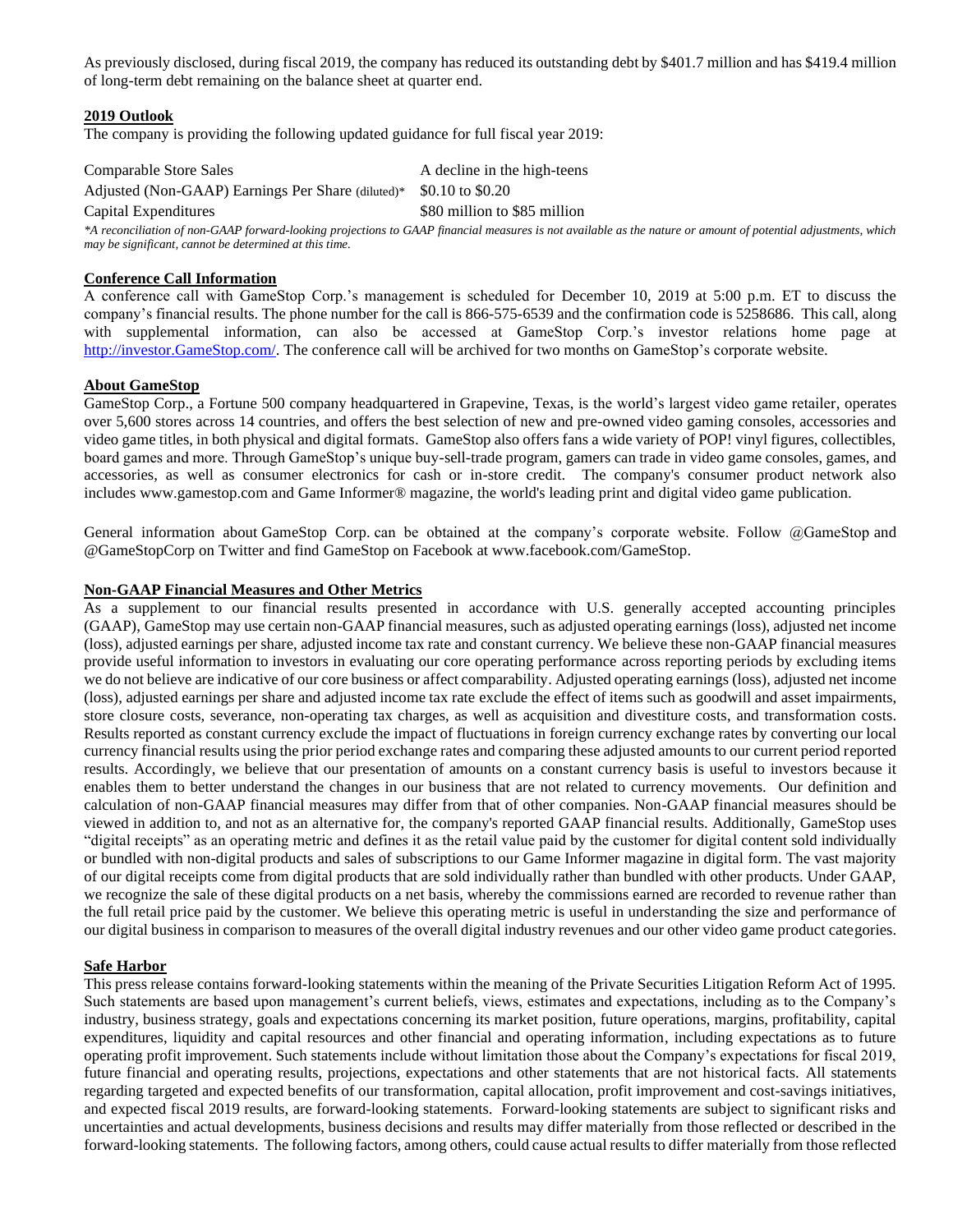or described in the forward-looking statements: the uncertain impact, effects and results of pursuit of operating, strategic, financial and structural initiatives, including the Reboot strategic plan; volatility in capital and credit markets, including changes that reduce availability, and increase costs, of capital and credit; our inability to obtain sufficient quantities of product to meet consumer demand, including due to supply chain disruptions on account of trade restrictions, political instability, labor disturbances and product recalls; the timing of release and consumer demand for new and pre-owned products; our ability to continue to expand, and successfully open and operate new stores for our collectibles business; risks associated with achievement of anticipated financial and operating results from acquisitions; our ability to sustain and grow our console digital video game sales; our ability to establish and profitably maintain the appropriate mix of digital and physical presence in the markets we serve; our ability to assess and implement technologies in support of our omnichannel capabilities; the impact of goodwill and intangible asset impairments; cost reduction initiatives, including store closing costs; risks related to changes in, and our continued retention of, executives and other key personnel and our ability to attract and retain qualified employees in all areas of the organization; changes in consumer preferences and economic conditions; increased operating costs, including wages; disruptions to our information technology systems including but not limited to security breaches of systems protecting consumer and employee information or other types of cybercrimes or cybersecurity attacks; risks associated with international operations; increased competition and changing technology in the video game industry; changes in domestic or foreign laws and regulations that reduce consumer demand for, or increase prices of, our products or otherwise adversely affect our business; our effective tax rate and the factors affecting our effective tax rate, including changes in international, federal or state tax, trade and other laws and regulations; the costs and outcomes of legal proceedings and tax audits; our use of proceeds from the sale of our Spring Mobile business; and unexpected changes in the assumptions underlying our outlook for fiscal 2019. Additional factors that could cause our results to differ materially from those reflected or described in the forward-looking statements can be found in GameStop's Annual Report on Form 10-K for the fiscal year ended February 2, 2019 filed with the SEC and available at the SEC's Internet site at http://www.sec.gov or http://investor.GameStop.com. Forward-looking statements contained in this press release speak only as of the date of this release. The Company undertakes no obligation to publicly update any forward-looking statement, whether as a result of new information, future developments or otherwise, except as may be required by any applicable securities laws.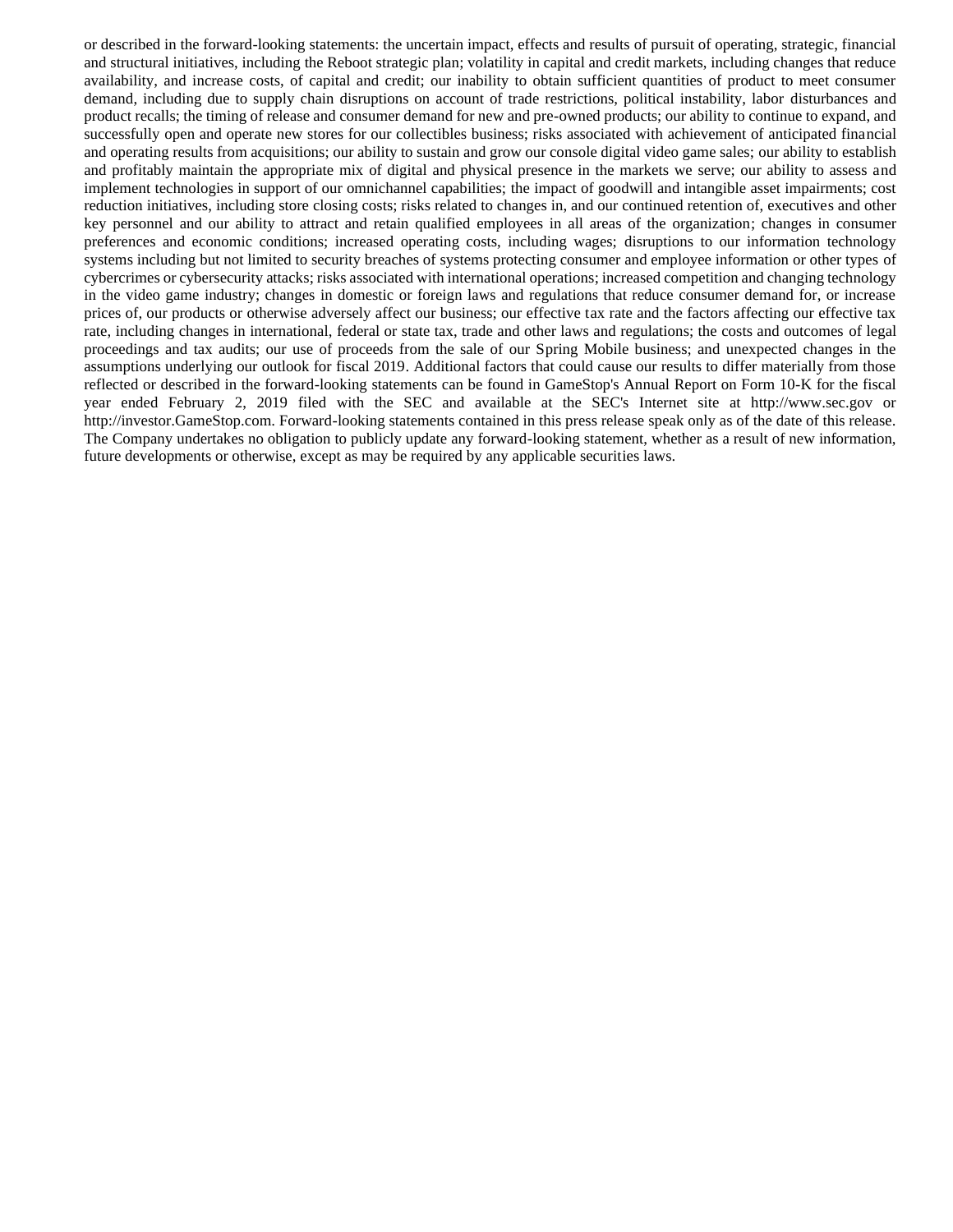#### **GameStop Corp. Condensed Consolidated Statements of Operations (in millions, except per share data) (unaudited)**

|                                                        | 13 weeks ended<br><b>November 2, 2019</b> |             |    | 13 weeks ended<br>November 3, 2018 |  |  |
|--------------------------------------------------------|-------------------------------------------|-------------|----|------------------------------------|--|--|
| Net sales                                              | \$                                        | 1,438.5 \$  |    | 1,935.4                            |  |  |
| Cost of sales                                          |                                           | 997.4       |    | 1,377.2                            |  |  |
| Gross profit                                           |                                           | 441.1       |    | 558.2                              |  |  |
| Selling, general and administrative expenses           |                                           | 451.8       |    | 463.6                              |  |  |
| Depreciation and amortization                          |                                           | 23.6        |    | 25.0                               |  |  |
| Goodwill impairments                                   |                                           |             |    | 557.3                              |  |  |
| Asset impairments                                      |                                           | 11.3        |    | 30.2                               |  |  |
| Operating loss                                         |                                           | (45.6)      |    | (517.9)                            |  |  |
| Interest expense, net                                  |                                           | 6.0         |    | 13.0                               |  |  |
| Loss from continuing operations before income taxes    |                                           | (51.6)      |    | (530.9)                            |  |  |
| Income tax expense (benefit)                           |                                           | 31.6        |    | (24.0)                             |  |  |
| Net loss from continuing operations                    |                                           | (83.2)      |    | (506.9)                            |  |  |
| (Loss) income from discontinued operations, net of tax |                                           | (0.2)       |    | 18.3                               |  |  |
| Net loss                                               | \$                                        | $(83.4)$ \$ |    | (488.6)                            |  |  |
| Basic (loss) earnings per share:                       |                                           |             |    |                                    |  |  |
| Continuing operations                                  | \$                                        | (1.01)      | \$ | (4.96)                             |  |  |
| Discontinued operations                                |                                           |             |    | 0.18                               |  |  |
| Basic loss per share                                   | \$                                        | (1.02)      | \$ | (4.78)                             |  |  |
| Diluted (loss) earnings per share:                     |                                           |             |    |                                    |  |  |
| Continuing operations                                  | \$                                        | (1.01)      | \$ | (4.96)                             |  |  |
| Discontinued operations                                |                                           |             |    | 0.18                               |  |  |
| Diluted loss per share                                 | \$                                        | (1.02)      | \$ | (4.78)                             |  |  |
| Dividends per common share                             | \$                                        |             | \$ | 0.38                               |  |  |
| Weighted-average common shares outstanding:            |                                           |             |    |                                    |  |  |
| <b>Basic</b>                                           |                                           | 82.1        |    | 102.2                              |  |  |
| <b>Diluted</b>                                         |                                           | 82.1        |    | 102.2                              |  |  |
| Percentage of Net Sales:                               |                                           |             |    |                                    |  |  |
| Net sales                                              |                                           | 100.0 %     |    | 100.0 %                            |  |  |
| Cost of sales                                          |                                           | 69.3        |    | 71.2                               |  |  |
| Gross profit                                           |                                           | 30.7        |    | 28.8                               |  |  |
| Selling, general and administrative expenses           |                                           | 31.4        |    | 23.9                               |  |  |
| Depreciation and amortization                          |                                           | 1.6         |    | 1.3                                |  |  |
| Goodwill impairments                                   |                                           |             |    | 28.8                               |  |  |
| Asset impairments                                      |                                           | 0.8         |    | 1.6                                |  |  |
| Operating loss                                         |                                           | (3.1)       |    | (26.8)                             |  |  |
| Interest expense, net                                  |                                           | 0.5         |    | 0.6                                |  |  |
| Loss from continuing operations before income taxes    |                                           | (3.6)       |    | (27.4)                             |  |  |
| Income tax expense (benefit)                           |                                           | 2.2         |    | (1.2)                              |  |  |
| Net loss from continuing operations                    |                                           | (5.8)       |    | (26.2)                             |  |  |
| (Loss) income from discontinued operations, net of tax |                                           |             |    | 1.0                                |  |  |
| Net loss                                               |                                           | $(5.8)$ %   |    | $(25.2)$ %                         |  |  |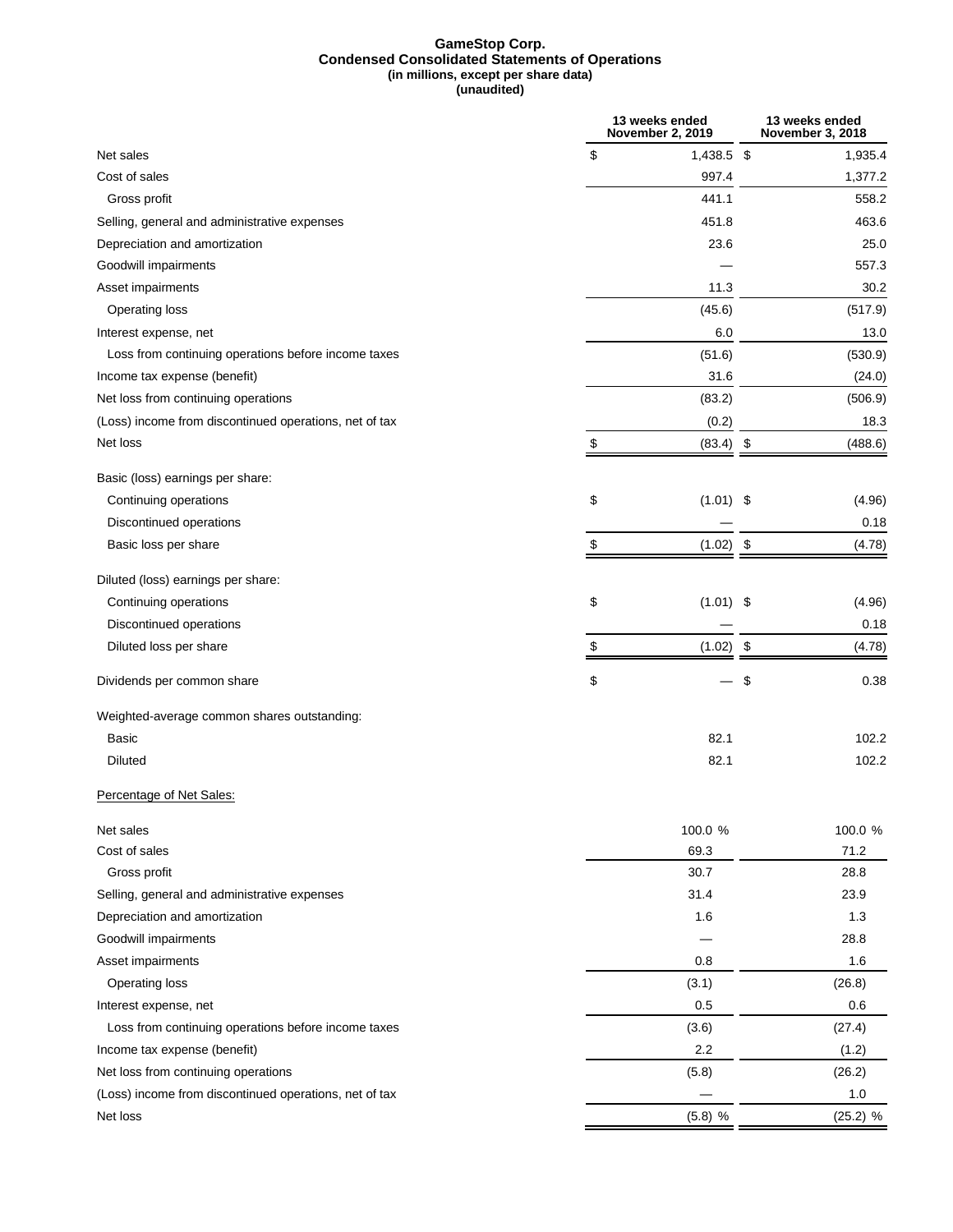|                                                        | 39 weeks ended<br><b>November 2, 2019</b> | 39 weeks ended<br><b>November 3, 2018</b> |  |  |
|--------------------------------------------------------|-------------------------------------------|-------------------------------------------|--|--|
| Net sales                                              | \$<br>4,271.9 \$                          | 5,222.3                                   |  |  |
| Cost of sales                                          | 2,960.5                                   | 3,663.0                                   |  |  |
| Gross profit                                           | 1,311.4                                   | 1,559.3                                   |  |  |
| Selling, general and administrative expenses           | 1,341.7                                   | 1,361.2                                   |  |  |
| Depreciation and amortization                          | 69.3                                      | 80.5                                      |  |  |
| Goodwill impairments                                   | 363.9                                     | 557.3                                     |  |  |
| Asset impairments                                      | 11.3                                      | 30.2                                      |  |  |
| Operating loss                                         | (474.8)                                   | (469.9)                                   |  |  |
| Interest expense, net                                  | 20.7                                      | 40.6                                      |  |  |
| Loss from continuing operations before income taxes    | (495.5)                                   | (510.5)                                   |  |  |
| Income tax (benefit) expense                           | (6.2)                                     | 15.8                                      |  |  |
| Net loss from continuing operations                    | (489.3)                                   | (526.3)                                   |  |  |
| (Loss) income from discontinued operations, net of tax | (2.6)                                     | 41.0                                      |  |  |
| Net loss                                               | \$<br>$(491.9)$ \$                        | (485.3)                                   |  |  |
| Basic (loss) earnings per share:                       |                                           |                                           |  |  |
| Continuing operations                                  | \$<br>$(5.16)$ \$                         | (5.16)                                    |  |  |
| Discontinued operations                                | (0.03)                                    | 0.40                                      |  |  |
| Basic loss per share                                   | \$<br>$(5.19)$ \$                         | (4.76)                                    |  |  |
| Diluted (loss) earnings per share:                     |                                           |                                           |  |  |
| Continuing operations                                  | \$<br>$(5.16)$ \$                         | (5.16)                                    |  |  |
| Discontinued operations                                | (0.03)                                    | 0.40                                      |  |  |
| Diluted loss per share                                 | \$<br>(5.19)                              | \$<br>(4.76)                              |  |  |
| Dividends per common share                             | \$<br>$0.38$ \$                           | 1.14                                      |  |  |
| Weighted-average common shares outstanding:            |                                           |                                           |  |  |
| <b>Basic</b>                                           | 94.8                                      | 102.0                                     |  |  |
| Diluted                                                | 94.8                                      | 102.0                                     |  |  |
| Percentage of Net Sales:                               |                                           |                                           |  |  |
| Net sales                                              | 100.0 %                                   | 100.0 %                                   |  |  |
| Cost of sales                                          | 69.3                                      | 70.1                                      |  |  |
| Gross profit                                           | 30.7                                      | 29.9                                      |  |  |
| Selling, general and administrative expenses           | 31.4                                      | 26.1                                      |  |  |
| Depreciation and amortization                          | 1.6                                       | 1.5                                       |  |  |
| Goodwill impairments                                   | 8.5                                       | 10.7                                      |  |  |
| Asset impairments                                      | 0.3                                       | 0.6                                       |  |  |
| Operating loss                                         | (11.1)                                    | (9.0)                                     |  |  |
| Interest expense, net                                  | 0.5                                       | 0.8                                       |  |  |
| Loss from continuing operations before income taxes    | (11.6)                                    | (9.8)                                     |  |  |
| Income tax (benefit) expense                           | (0.2)                                     | 0.3                                       |  |  |
| Net loss from continuing operations                    | (11.4)                                    | (10.1)                                    |  |  |
| (Loss) income from discontinued operations, net of tax | (0.1)                                     | 0.8                                       |  |  |
| Net loss                                               | (11.5) %                                  | $(9.3)$ %                                 |  |  |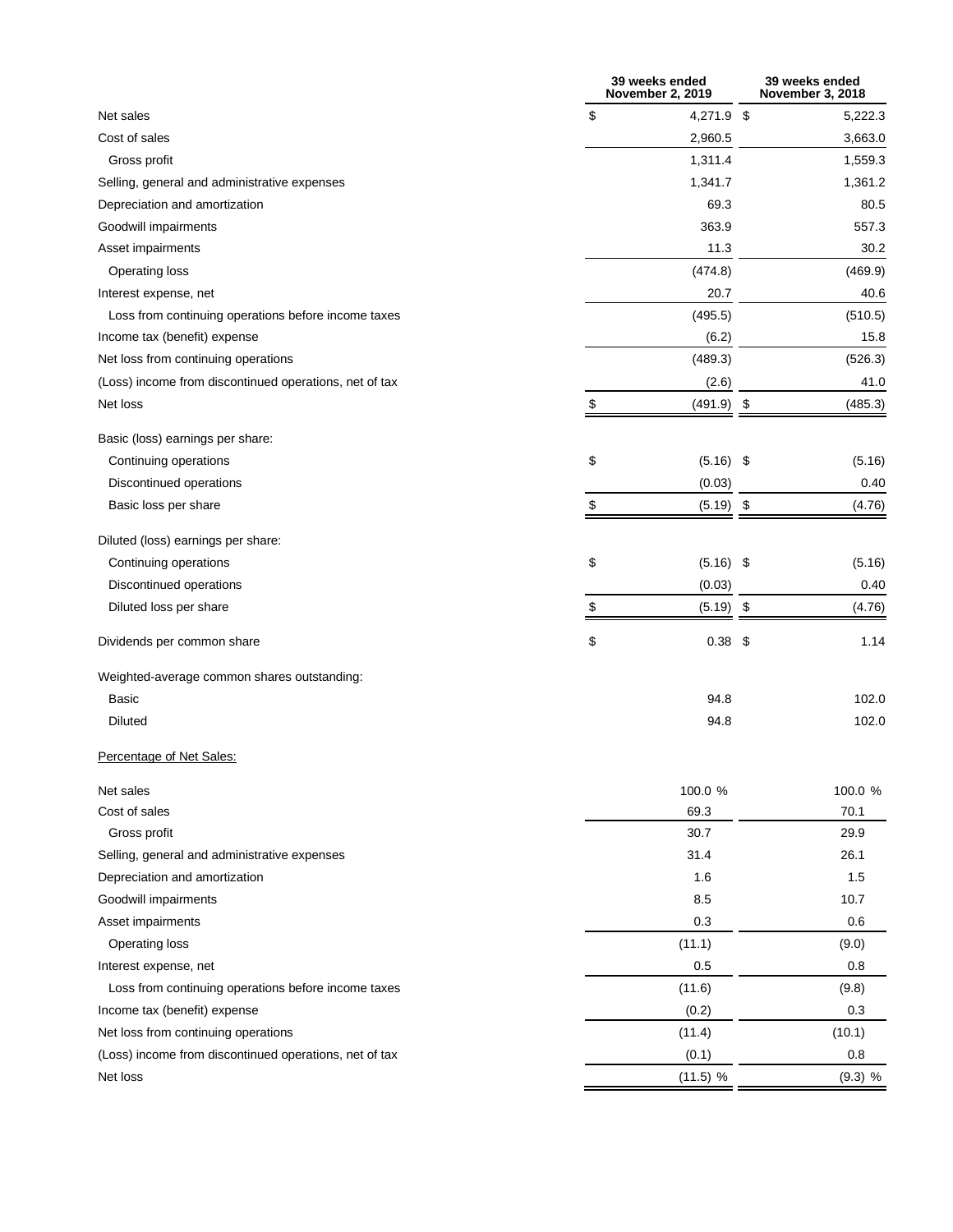#### **GameStop Corp. Condensed Consolidated Balance Sheets (in millions) (unaudited)**

|                                                | <b>November 2, 2019</b> |         |  |
|------------------------------------------------|-------------------------|---------|--|
| <b>ASSETS:</b>                                 |                         |         |  |
| Current assets:                                |                         |         |  |
| Cash and cash equivalents                      | \$<br>290.3 \$          | 448.6   |  |
| Receivables, net                               | 145.7                   | 152.3   |  |
| Merchandise inventories, net                   | 1,286.7                 | 1,881.5 |  |
| Prepaid expenses and other current assets      | 127.6                   | 149.0   |  |
| Assets held for sale                           | 12.8                    | 631.6   |  |
| <b>Total current assets</b>                    | 1,863.1                 | 3,263.0 |  |
| Property and equipment, net                    | 287.1                   | 323.9   |  |
| Operating lease right-of-use assets            | 758.1                   |         |  |
| Deferred income taxes                          | 157.8                   | 189.0   |  |
| Goodwill                                       |                         | 777.0   |  |
| Other noncurrent assets                        | 79.5                    | 103.8   |  |
| <b>Total assets</b>                            | $3,145.6$ \$<br>S       | 4,656.7 |  |
| LIABILITIES AND STOCKHOLDERS' EQUITY:          |                         |         |  |
| Current liabilities:                           |                         |         |  |
| Accounts payable                               | \$<br>709.9 \$          | 1,452.8 |  |
| Accrued and other current liabilities          | 625.1                   | 700.8   |  |
| Current portion of operating lease liabilities | 238.5                   |         |  |
| Current portion of debt, net                   |                         | 348.8   |  |
| Liabilities held for sale                      |                         | 54.3    |  |
| <b>Total current liabilities</b>               | 1,573.5                 | 2,556.7 |  |
| Deferred income taxes                          | 0.1                     | 0.1     |  |
| Long-term debt, net                            | 419.4                   | 471.2   |  |
| Operating lease liabilities                    | 516.5                   |         |  |
| Other long-term liabilities                    | 19.0                    | 63.6    |  |
| <b>Total liabilities</b>                       | 2,528.5                 | 3,091.6 |  |
| Total stockholders' equity                     | 617.1                   | 1,565.1 |  |
| Total liabilities and stockholders' equity     | \$<br>$3,145.6$ \$      | 4,656.7 |  |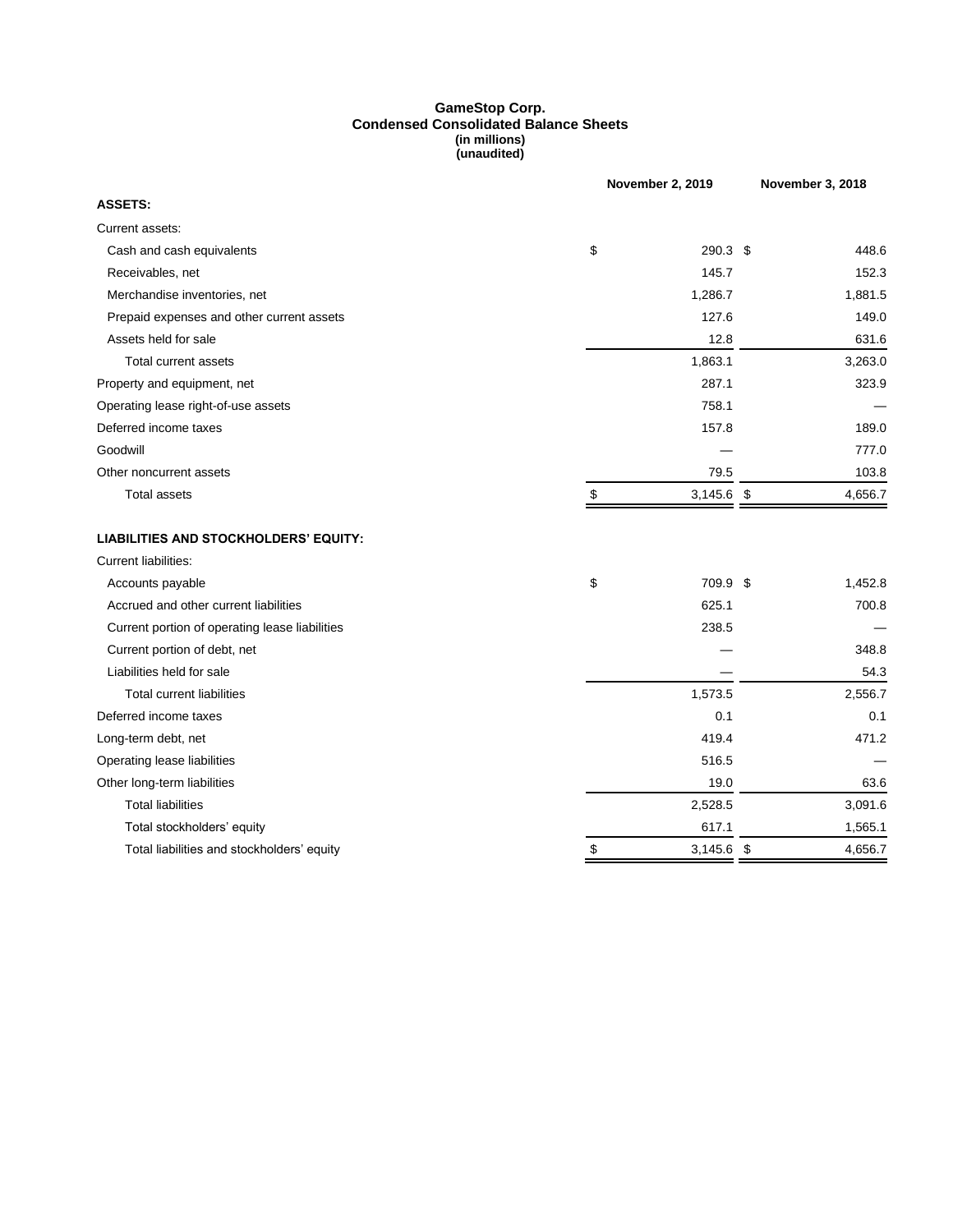#### **GameStop Corp.**

## **Schedule I Sales Mix (unaudited)**

| Net Sales (in millions):                |                     | 13 Weeks Ended<br><b>November 2, 2019</b> |                            |                            | 13 Weeks Ended<br><b>November 3, 2018</b> |                     |  |  |
|-----------------------------------------|---------------------|-------------------------------------------|----------------------------|----------------------------|-------------------------------------------|---------------------|--|--|
|                                         | Net<br><b>Sales</b> |                                           | <b>Percent</b><br>of Total | <b>Net</b><br><b>Sales</b> |                                           | Percent<br>of Total |  |  |
| New video game hardware (1)             | \$                  | 189.0                                     | 13.1 %                     | \$                         | 349.0                                     | 18.0 %              |  |  |
| New video game software                 |                     | 485.9                                     | 33.8 %                     |                            | 720.7                                     | 37.2 %              |  |  |
| Pre-owned and value video game products |                     | 344.2                                     | 23.9 %                     |                            | 396.9                                     | 20.5 %              |  |  |
| Video game accessories                  |                     | 156.5                                     | 10.9%                      |                            | 180.8                                     | 9.3%                |  |  |
| Digital                                 |                     | 37.0                                      | 2.6%                       |                            | 45.4                                      | 2.3%                |  |  |
| Collectibles                            |                     | 161.2                                     | 11.2%                      |                            | 154.6                                     | 8.0%                |  |  |
| Other $(2)$                             |                     | 64.7                                      | 4.5 %                      |                            | 88.0                                      | 4.7 %               |  |  |
| Total                                   |                     | 1,438.5                                   | 100.0 %                    |                            | 1,935.4                                   | 100.0 %             |  |  |

1) Includes sales of hardware bundles, in which physical hardware and digital or physical software are sold together as a single SKU.<br>(2) Includes mobile and consumer electronics sold through our Simply Mac branded stores.

## **Schedule II Gross Profit Mix (unaudited)**

|                                         | 13 Weeks Ended<br><b>November 2, 2019</b> |                               |                                   | 13 Weeks Ended<br><b>November 3, 2018</b> |                        |                                   |
|-----------------------------------------|-------------------------------------------|-------------------------------|-----------------------------------|-------------------------------------------|------------------------|-----------------------------------|
| Gross Profit (in millions):             |                                           | <b>Gross</b><br><b>Profit</b> | Gross<br><b>Profit</b><br>Percent |                                           | <b>Gross</b><br>Profit | Gross<br><b>Profit</b><br>Percent |
| New video game hardware (1)             | \$                                        | 21.3                          | 11.3%                             | \$                                        | 36.5                   | 10.5%                             |
| New video game software                 |                                           | 111.8                         | 23.0 %                            |                                           | 159.0                  | 22.1 %                            |
| Pre-owned and value video game products |                                           | 147.1                         | 42.7 %                            |                                           | 171.1                  | 43.1 %                            |
| Video game accessories                  |                                           | 56.8                          | 36.3 %                            |                                           | 65.0                   | 36.0 %                            |
| Digital                                 |                                           | 32.9                          | 88.9 %                            |                                           | 42.4                   | 93.4 %                            |
| Collectibles                            |                                           | 54.1                          | 33.6 %                            |                                           | 57.8                   | 37.4 %                            |
| Other $(2)$                             |                                           | 17.1                          | 26.4 %                            |                                           | 26.4                   | 30.0%                             |
| Total                                   |                                           | 441.1                         | 30.7 %                            |                                           | 558.2                  | 28.8 %                            |

1) Includes sales of hardware bundles, in which physical hardware and digital or physical software are sold together as a single SKU.<br>(2) Includes mobile and consumer electronics sold through our Simply Mac branded stores.